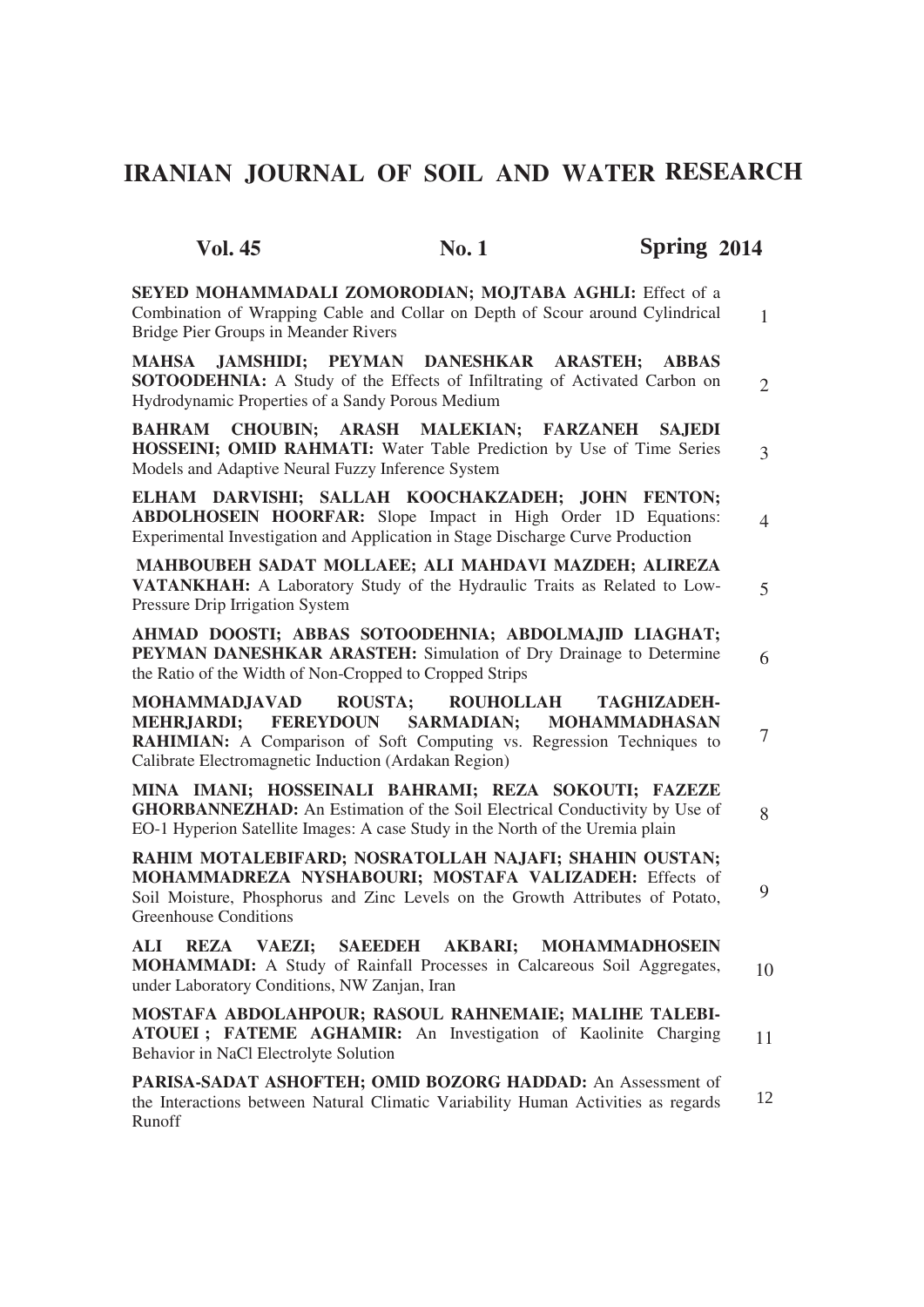# **Effect of a Combination of Wrapping Cable and Collar on Depth of Scour around Cylindrical Bridge Pier Groups in Meander Rivers**

**SEYED MOHAMMADALI ZOMORODIAN1 ; MOJTABA AGHLI<sup>2</sup>**

<sup>1</sup> Associate Professor, University of Shiraz, Iran <sup>2</sup>Graduate Student, University of Shiraz, Iran (Received: Sep. 25, 2012- Accepted: May. 17, 2013)

### **ABSTRACT**

Many authors have tried to find out how to control scouring around a pier standing in the way of the straight path flow in a direct stream. The objective followed in the present research is thus to study a scour pattern around such a pier, but installed in a curved rivers, due to the fact that there probably are differences between a flow pattern on a direct path vs. on a meander. Throughout the present study, it is tried to check whether the use of either cable or collar alone or in a combination would affect scouring around a bridge's pier group constructed in the path of a river's meander. Two thicknesses of cable 0.2D and 0.4D and three steps of 0.2D, 0.5D and D were employed. The results revealed that scouring decreases with increase in cable diameter and a decrease in the pitch of the helix. As regards the pier groups that stand in the direction of water flow, scour depth for the first pier is more than that for a standing single pier. This represents the increase in the reinforcing phenomenon. Also scouring depth for the middle and back piers is less than that for a single pier, due to the sheltering phenomenon. As regards piers perpendicular to the flow direction, the maximum scour depth is observed in the middle pier. Also, in this case the scour depth is reduced by an increase in the distance between piers. Use of collar is more effective than cable for small distances between piers. Also it has been found that use of a combination of cable and collar results in the most reduction in scouring depth.

**Keywords**: Bridge pier groups, Cable, Collar, Meander, Scour

<sup>\*</sup> Corresponding author: mzomorod@shirazu.ac.ir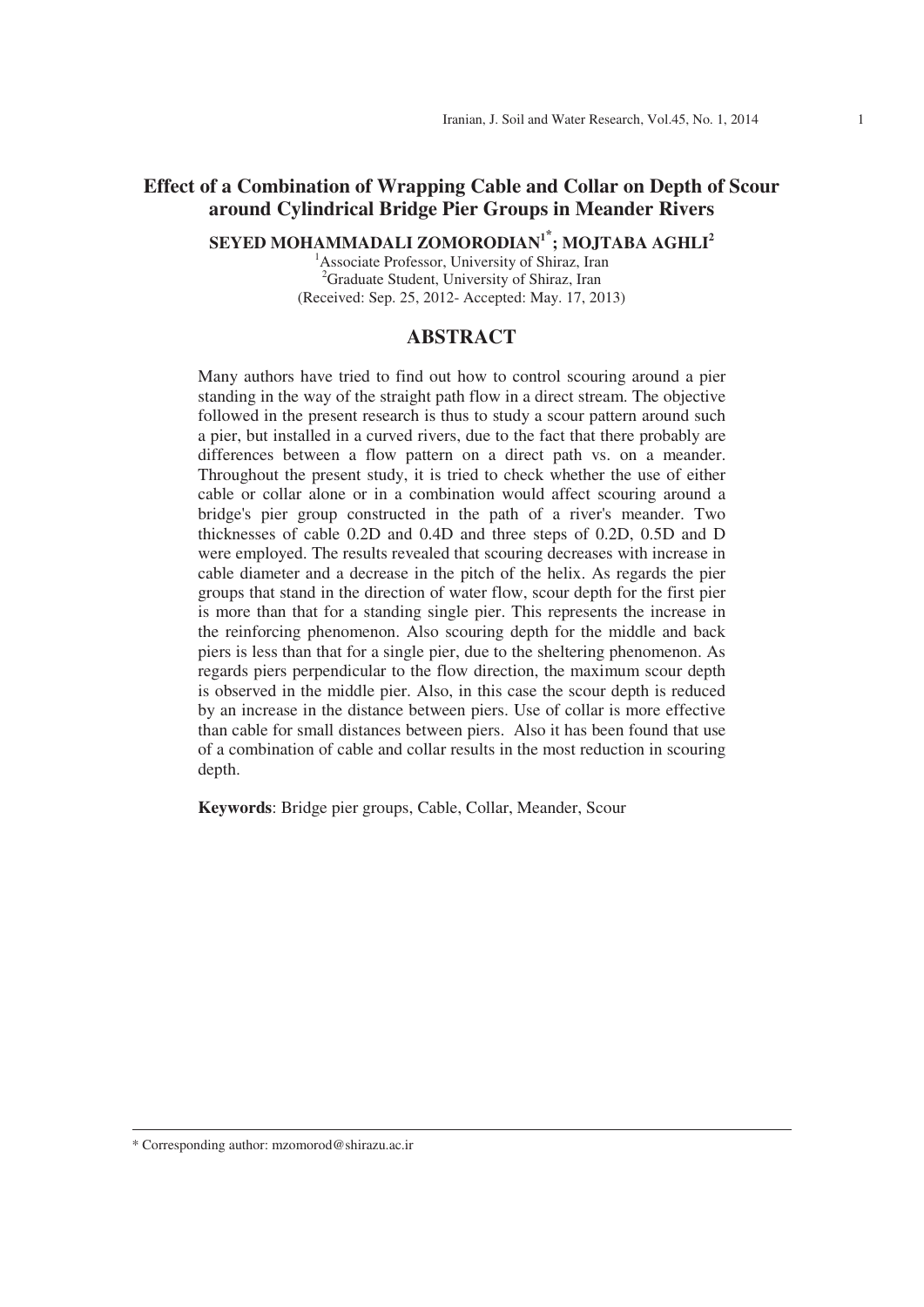# **A Study of the Effects of Infiltrating of Activated Carbon on Hydrodynamic Properties of a Sandy Porous Medium**

### **MAHSA JAMSHIDI<sup>1</sup> ; PEYMAN DANESHKAR ARASTEH<sup>2</sup> ; ABBAS SOTOODEHNIA3 SOTOODEHNIA**<sup>3</sup><br><sup>1</sup>Graduate Student, IKIU, Qazvin, Iran

2, 3Assistant Professors, IKIU, Qazvin, Iran (Received: Nov. 24, 2013- Accepted: Apr. 26, 2014)

### **ABSTRACT**

Application of outflow water from treatment plants for irrigation purposes (as a non-usual water resource) is being developed due to a serious shortage of common water resources in Iran. Activated carbon as a conditioner in water treatment procedures causes undesired changes in hydraulic properties of such a porous media like soil, bringing about somehow its degradation. The effects of activated carbon concentration on hydrodynamic properties of a sandy soil were studied through a physical modeling. Variations of saturated hydraulic conductivity, bulk density and porosity of the sandy soil were assessed for two categorical tests. First, flow of fresh water through a soil-carbon mixture of 1 to 7 percent (on a mass basis) and the other for a mixture of water-carbon of 0.5 to 2 percent (mass basis) through the sand. The results revealed that the saturated hydraulic conductivity of sand decreased by 80 percent due to a mixing of 7 percent sand-carbon, reducing it 0.06 cm/s to 0.014 cm/s. Porosity was reduced from 0.44 to 0.426 and while bulk density being increased from  $1.5$  to  $1.507$  g/cm<sup>3</sup>. Also, a reduction of 91.5% and 6% in saturated hydraulic conductivity and porosity, respectively, and an increase of 0.71% in bulk density were observed, due to flowing of water-carbon (concentration of 2%) through the sand column.

**Keywords:** Hydraulic conductivity, Hydraulic-physical model

\* Corresponding author: mahsa\_jamshidi67@yahoo.com

 $\overline{a}$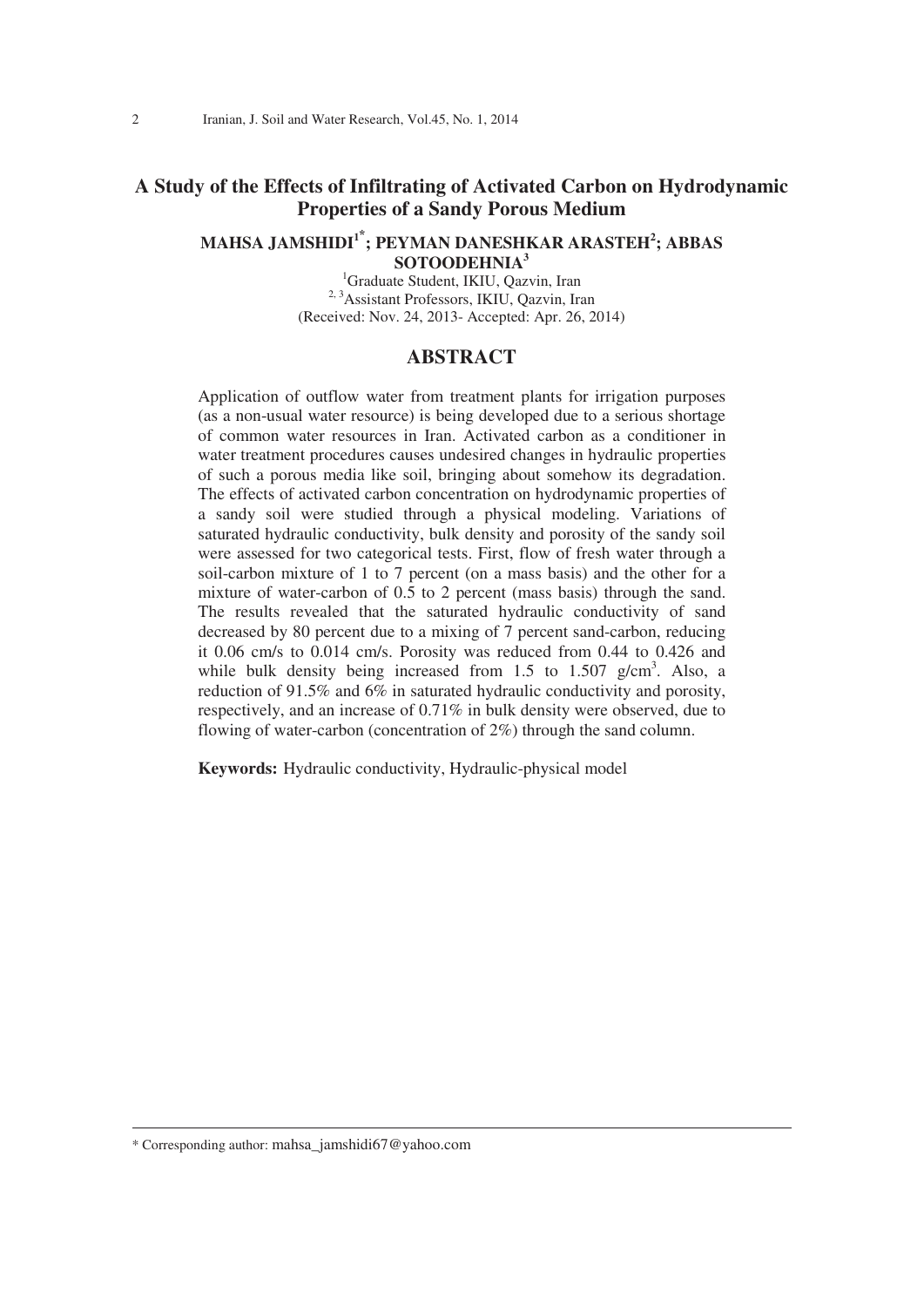# **Water Table Prediction by Use of Time Series Models and Adaptive Neural Fuzzy Inference System**

### **BAHRAM CHOUBIN1 ; ARASH MALEKIAN2 ; FARZANEH SAJEDI HOSSEINI<sup>3</sup> ; OMID RAHMATI<sup>4</sup>** <sup>1</sup> PhD Candidate, Sari University of Agricultural Sciences & Natural Resources, Sari,

Iran<br><sup>2</sup> Assistant Professor, Faculty of Natural Resources, University of Tehran, Karaj, Iran <sup>3</sup>MSc. Student, Sari University of Agricultural Sciences & Natural Resources, Sari,

Iran 4 PhD Candidate, University of Lorestan, Lorestan, Iran (Received: Oct. 27, 2013- Accepted: Apr. 21, 2014)

### **ABSTRACT**

Modeling in arid regions to better manage water resources is a subject of paramount importance. Groundwater is a precious water resource especially in arid regions. The purpose followed in the present study was to assess the performance of Adaptive Neuro Fuzzy Inference System (ANFIS) and time series models in predicting the level of a water table. Throughout the study, groundwater levels in Shiraz plain were forecasted for one month beforehand by use of time series, and as well by ANFIS models. In the ANFIS model, Gamma and M-test were used to determine the optimal input combination and training as well as testing data length. Performance of different models was compared with reference to the parameters of error and Taylor diagrams. ANFIS model results indicated that this model with a  $\Pi$ shaped membership function benefits from a more acceptable performance than the rest of the membership functions. A performance comparison of the models indicated a very suitable performance of the ARIMA (2, 1, 2) model in comparison with ANFIS different membership functions.

**Keywords:** ANFIS; ARIMA; Gamma test; Taylor diagrams

<sup>\*</sup> Corresponding author: malekian@ut.ac.ir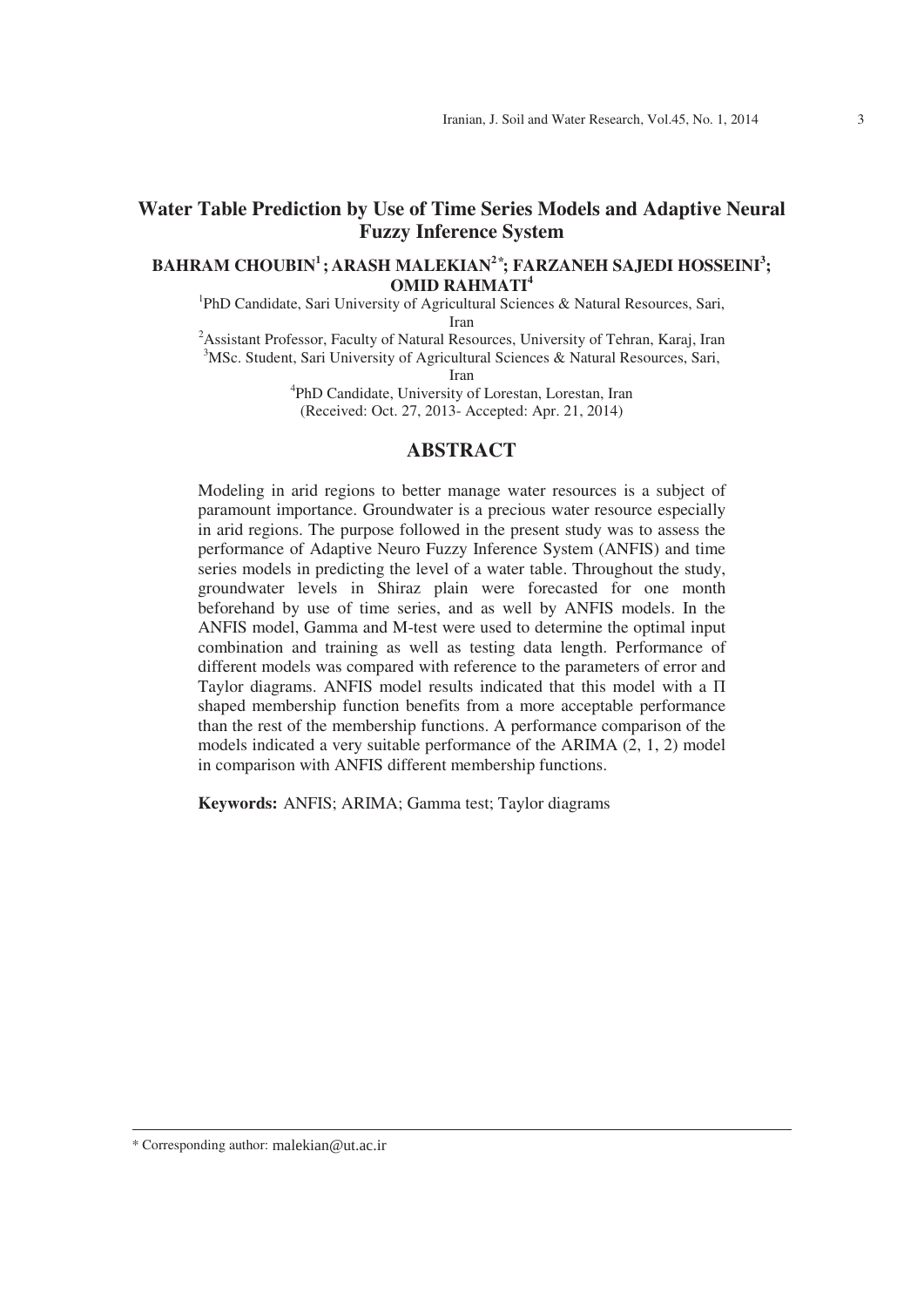## **Slope Impact in High Order 1D Equations: Experimental Investigation and Application in Stage Discharge Curve Production**

### **ELHAM DARVISHI<sup>1</sup> ; SALLAH KOOCHAKZADEH<sup>2</sup> ; JOHN FENTON3 ; ABDOLHOSEIN HOORFAR4 ABDOLHOSEIN HOORFAR<sup>4</sup>**<br><sup>1</sup>PhD. Candidate, Faculty of Agricultural Engineering and Technology, University

College of Agriculture and Natural Resources, University of Tehran, Karaj, Iran <sup>2, 4</sup>Professor, Faculty of Agricultural Engineering and Technology, University College of Agriculture and Natural Resources, University of Tehran, Karaj, Iran 3 <sup>3</sup>Professor, Vienna University of Technology, Austria (Received: Oct. 28, 2013- Accepted: Apr. 20, 2014)

### **ABSTRACT**

The assumptions considered in developing the Saint-Venant equations limit their application in a many practical situations. The modified Boussinesq equation was presented to overcome the limitation imposed by Saint-Venant equation due to the presence of non-hydrostatic pressure distribution and steep slope. In the present paper a computational model was developed to solve the modified and the traditional Boussinesq equations for unsteady flow conditions. Verification of the numerical results was accomplished through compiled discharge experimental data within the range of 7 to 30 l/s. The relative errors associated with the results of both equations were evaluated. The average relative errors amounted to 4 and 18 percent respectively for the modified Boussineq vs. the traditional one in predicting discharge. This highlighted the importance of the slope impact on the accuracy of the results. Also, through the modified equation, it is possible to produce the stage-dischrge relationship for trapezoidal weir with a high degree of accuracy.

**Keywords:** Boussinesq, Rating curve, Saint-Venant, Slope, Trapezoidal weir

\* Corresponding author: skzadeh@ut.ac.ir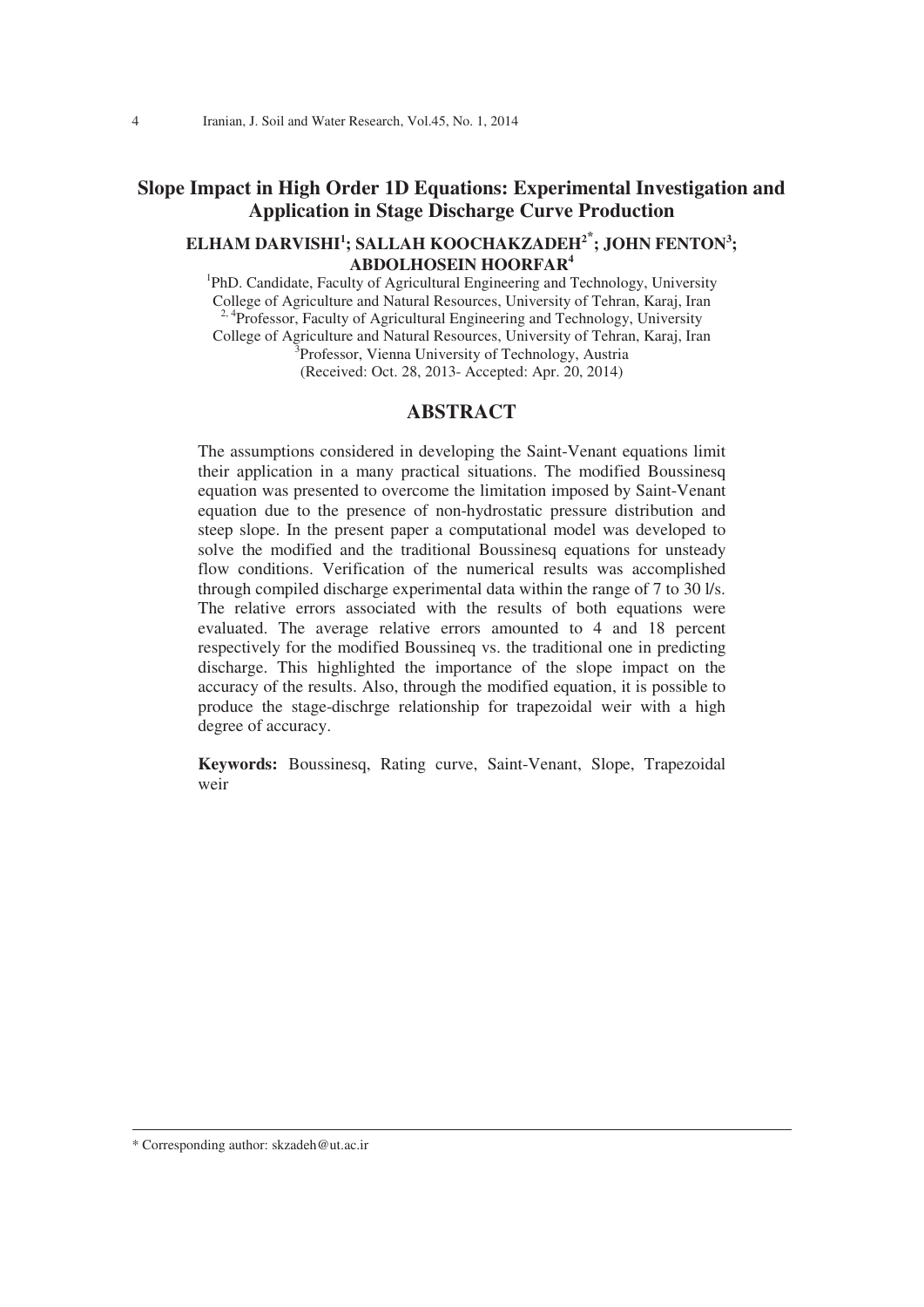# **A Laboratory Study of the Hydraulic Traits as Related to Low-Pressure Drip Irrigation System**

### **MAHBOUBEH SADAT MOLLAEE1 ; ALI MAHDAVI MAZDEH<sup>2</sup> ; ALIREZA VATANKHAH<sup>3</sup> 1**<br><sup>1</sup> Former Graduate Student, Water Engineering Department, Imam Khomeini

International University, Iran<br>
<sup>2</sup> Assistant Professor, Water Engineering Department, Imam Khomeini International

University, Iran<br>
<sup>3</sup> Assistant Professor, Irrigation and Reclamation Engineering Department, University of Tehran, Iran (Received: Sep. 24, 2013- Accepted: Feb. 20, 2014)

### **ABSTRACT**

Hydraulic properties of low pressure drip irrigation systems were studied under laboratory conditions, with the use of pipes prevalent in Iran. The effects of various heads ranging from 0.45 to 1.8m were evaluated on lateral pipe of an outside diameter of 32mm and lengths of 16, 30, 60 m, and as well on a lateral pipe of a length of 16 m, and outside diameters of 16, 20, 25 and 32mm, on the hydraulic characteristics consisting of: average emitter discharge, variation coefficient, uniformity and loss. Emitters employed in the study were micro-tubes of lengths of 0.7m and outside diameter of 3mm inserted into the lateral at 1m intervals. Results revealed that the low pressure trickle irrigation system supplied the necessary discharge along all the lateral lengths and diameters up to the end of the line. Moreover, a test of the effect of lateral length and diameter on emitter coefficient of uniformity indicated that a desirable uniformity is obtained in the lateral of the length of 89m, and 16 mm outside diameter accompanied by the least head.

**Keywords:** Distribution uniformity; Low pressure; Lateral length and diameter; Trickle irrigation

<sup>\*</sup> Corresponding author: al.mahdavi@eng.ikiu.ac.ir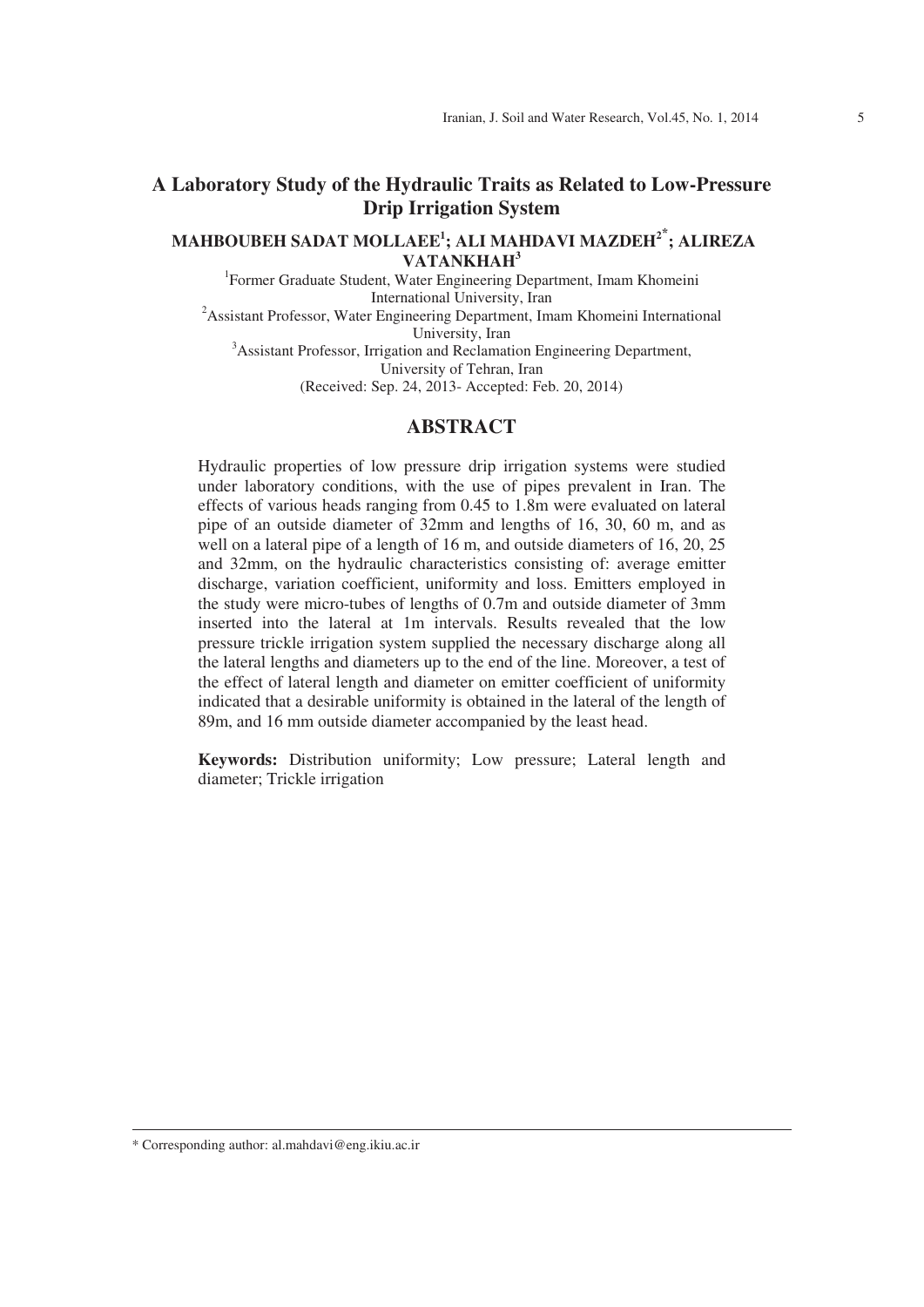# **Simulation of Dry Drainage to Determine the Ratio of the Width of Non-Cropped to Cropped Strips**

### **AHMAD DOOSTI<sup>1</sup> ; ABBAS SOTOODEHNIA2 ; ABDOLMAJID LIAGHAT3 ; PEYMAN DANESHKAR ARASTEH<sup>4</sup> DANESHKAR ARASTEH<sup>4</sup>**<br><sup>1</sup>Graduate student, Faculty of Engineering and Technology, Imam Khomeini

International University, Iran

<sup>2, 4</sup> Assistant Professor, Faculty of Engineering and Technology, Imam Khomeini<br>International University, Iran

International University, Iran<br>
<sup>3</sup> Professor, Faculty of Agricultural Engineering and Technology, University of Tehran, Iran

(Received: March. 2, 2014- Accepted: Apr. 21, 2014)

### **ABSTRACT**

Dry drainage is considered as a natural system in which water is made to evaporate from the neighboring fallow areas to control water table depth and soil salinity in the adjacent cropped areas. The technique demands for the retirement of part of the irrigated land. One of the most notable design criteria for this system is to estimate the ratio of cropped to fallow strip widths. A Plexiglas physical model with the dimensions of 60 cm length, 20 cm width and 50 cm height was designed and built. The model was divided into two equal parts where the first half was regularly irrigated while the other left as fallow during the test period. A précised scale was employed to record the evaporation rate. The minimum daily evaporation rate amounted to 2.7 mm when the soil was mainly covered with salt crusts. As this measured value is close to the common drainage coefficient in most parts, hence with a low risk, the ratio of 50% fallow area to 50% cropping was recommended. It seems however, that with a proper management together with salt scraping, one can expect a higher ratio of cropped to non-cropped ratio.

**Keywords:** Controlling soil salinization, Dry drainage, Evaporation from under fallow areas

<sup>\*</sup> Corresponding author: Doosti.1988@gmail.com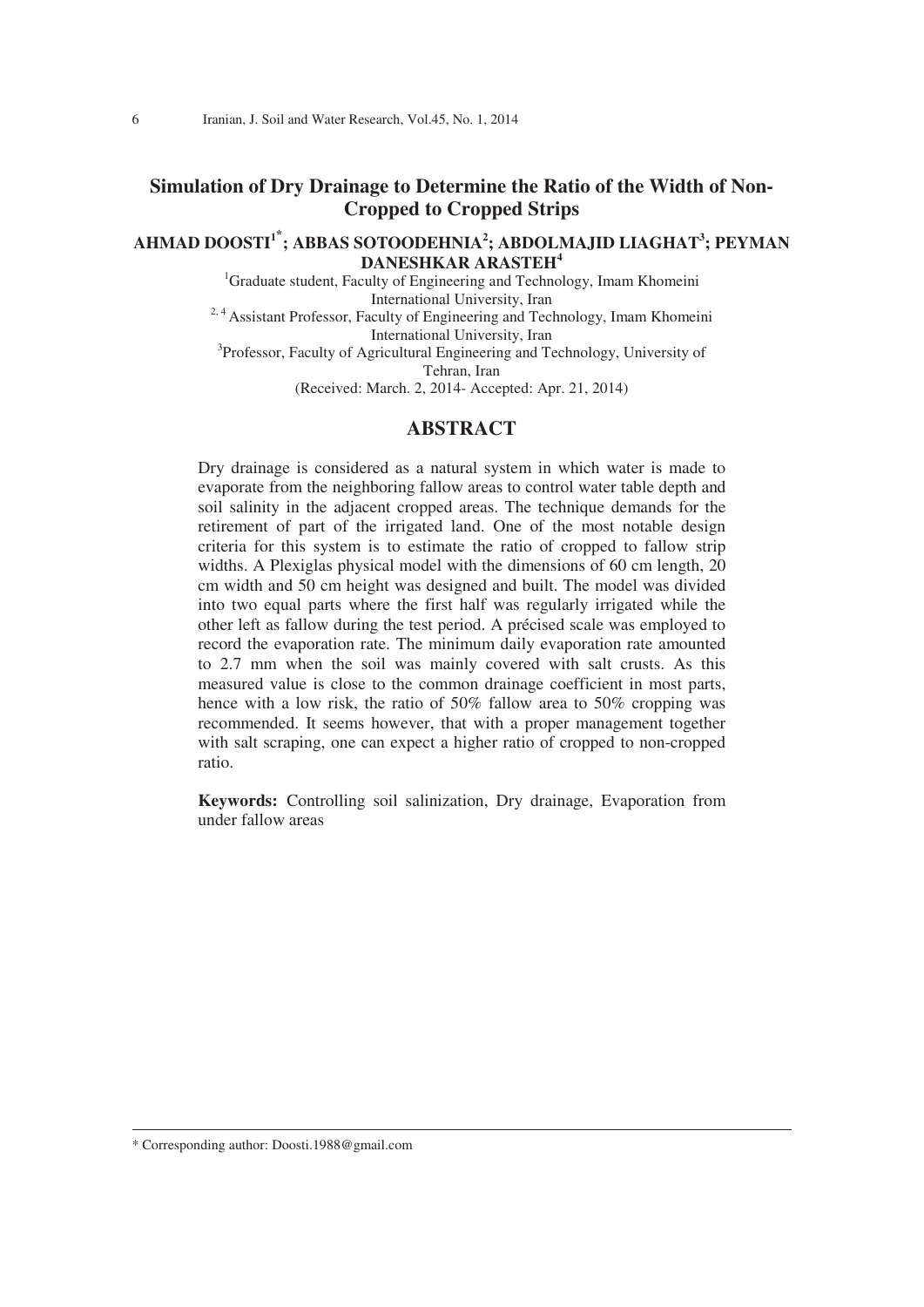# **A Comparison of Soft Computing vs. Regression Techniques to Calibrate Electromagnetic Induction (Ardakan Region)**

# **MOHAMMADJAVAD ROUSTA<sup>1</sup> ; ROUHOLLAH TAGHIZADEH-MEHRJARDI<sup>2</sup> ; FEREYDOUN SARMADIAN<sup>3</sup>; MOHAMMADHASAN RAHIMIAN<sup>4</sup><br>
<sup>1</sup>A scistant Brafassor, National Salinity Besearch Center, Nazd, Iran**

<sup>1</sup> Assistant Professor, National Salinity Research Center, Yazd, Iran  $2$ Assistant Professor, Faculty of Agriculture and Natural Resources, University of Ardakan, Iran Ardakan, Iran<br><sup>3</sup> Professor, Faculty of Agricultural Engineering and Technology, University of Tehran, Karaj, Iran 4 Instructor, National Salinity Research Center, Yazd, Iran

(Received: Apr. 30, 2013- Accepted: March. 17, 2014)

### **ABSTRACT**

various methods have so far been applied to calibrate electromagnetic induction data. Throughout the present research, Multi-Linear Regression (MLR) as well as artificial intelligence techniques (i.e. ANFIS, GA, ANNs) were applied to calibrate the apparent Electrical Conductivity (ECa) measured using an electromagnetic induction instrument and Electrical Conductivity (ECe)- as measured in saturation paste. A number of 600 soil samples were collected from Ardakan (Central Iran), divided into two subsets for calibration (80%) and testing (20%) of the models. To evaluate models, some such evaluation parameters as root mean square, average error, and coefficient of determination were applied. Results indicated that ANFIS model yields a more accurate estimate than the other techniques where this model increased accuracy of predictions for about 9, 9, 5 and 2% for EC15, EC30, EC60, and EC100, respectively. Higher performance of ANFIS to predict soil salinity might be because of somehow compensation for the uncertainties. Following ANFIS model, GA and ANN resulted in better accuracies in comparison with multivariate regression. As a whole, results indicated that artificial intelligence methods were of a higher performance than the regression techniques in calibrating electromagnetic induction data.

**Keywords:** Apparent electrical conductivity; Modeling; Soil salinity

<sup>\*</sup> Corresponding author: Rousta@farsagres.ir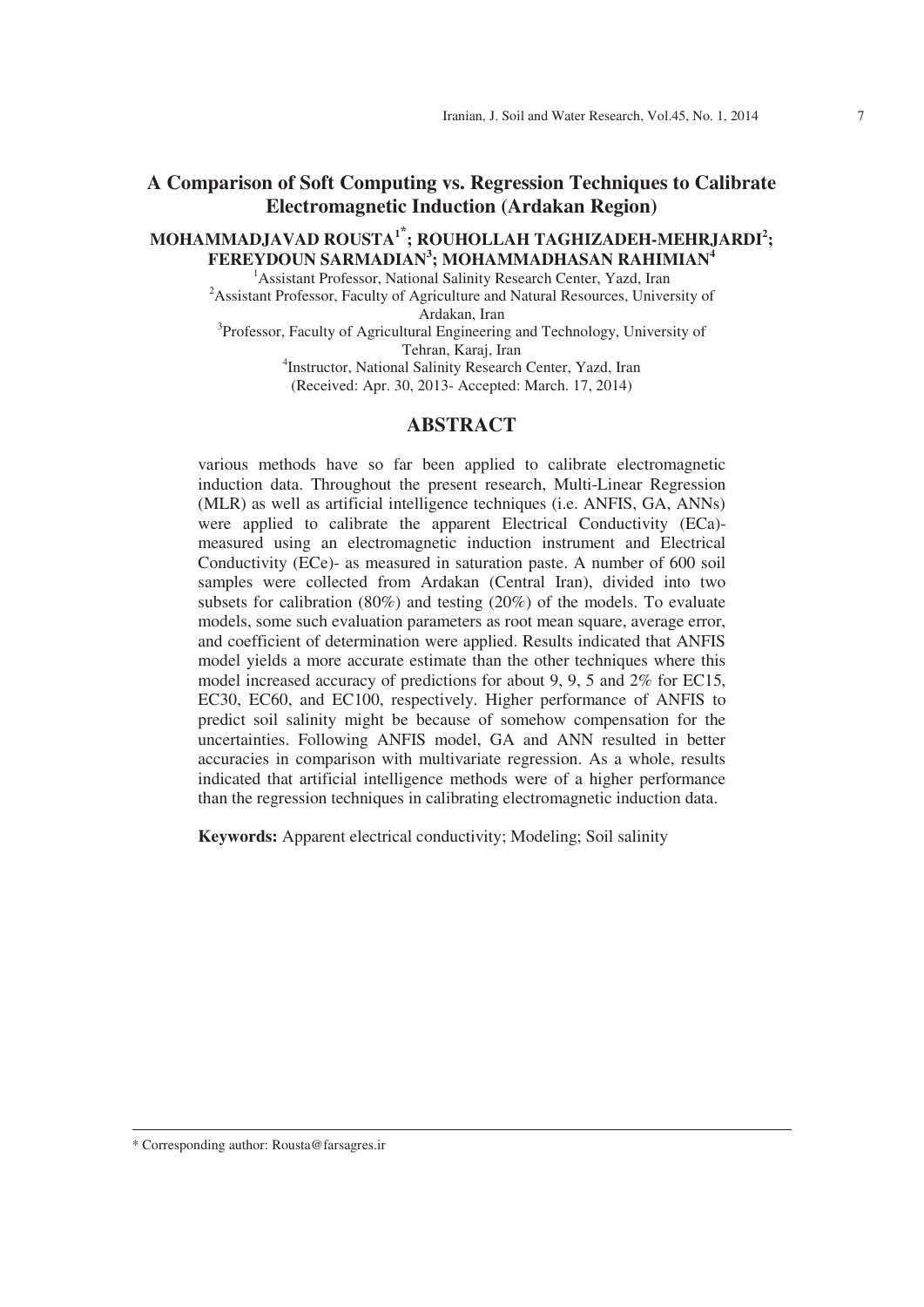## **An Estimation of the Soil Electrical Conductivity by Use of EO-1 Hyperion Satellite Images: A case Study in the North of the Uremia plain**

#### **MINA IMANI<sup>1</sup> ; HOSSEINALI BAHRAMI<sup>2</sup> ; REZA SOKOUTI3 ; FAZEZE GHORBANNEZHAD4 GHORBANNEZHAD<sup>4</sup>**<br><sup>1</sup>MSc Greduated Faculty of Agriculture Terbiat M

<sup>1</sup>MSc Graduated, Faculty of Agriculture, Tarbiat Modares University, Iran  $\frac{2}{3}$ Agooista Professor, Faculture, Agriculture, Tarbiat Modares University, Iran <sup>2</sup> Associate Professor, Faculty of Agriculture, Tarbiat Modares University, Iran <sup>3</sup>Scientific Member, Research Center of Agriculture and Natural Resources, West Azerbaijan, Iran<br><sup>4</sup>Graduate Student, GIS, Tarbiat Modares University, Iran

(Received: Feb. 28, 2013- Accepted: March. 17, 2014)

### **ABSTRACT**

Salinization and alkalization are two of the most problematic features of the arid and semi-arid regions, where precipitation is lower than evapotranspiration rate. Under such climatic conditions, soluble salts are accumulated in the soil, bringing about the lessening of the soil productivity and fertility. So, an accurate identification of the salt affected areas is essential to sustainable soil management. The specific objective of this research is the mapping of saline soils through Hyperion EO-1 satellite images, in the Uremia Plain. Throughout the study, spectral responses of 40 saline soil samples were recorded by the Spectroradiometer Fieldspace 3 and Hyperion image to map the soil salinity. These references were obtained from the United State Geological Survey (USGS) archives. Results indicated a significant correlation ( $R^2$  = 0.89) between Soil salinity Content (SSC) and the percent of reflection at the 42 and 219 bands. A Soil Salinity Spectral index (SSI) was constructed from Continuum Removed Reflectance (CR-Reflectance) at 0.762 and 2.345 micrometers. Subsiquently, a model for estimation of SSC through SSI was constructed using univariate regression. Model validation yielded a Root Mean Square Error (RMSE) of 1.23 ms/cm and an  $R^2$  = 0.8. The model was calibrated through a Hyperion reflectance image, on a pixel-by-pixel basis, and reasonable agreements with an overall accuracy of 75% and Kappa Coefficient of 0.65. The findings of this project suggest that the satellite hyperspectral data bear the potential of predicting SSC in the study area.

**Keywords:** Hyperion image, Soil Salinity Index, Spectral response, Spectroradiometr

\* Corresponding author: bahrami@isti.ir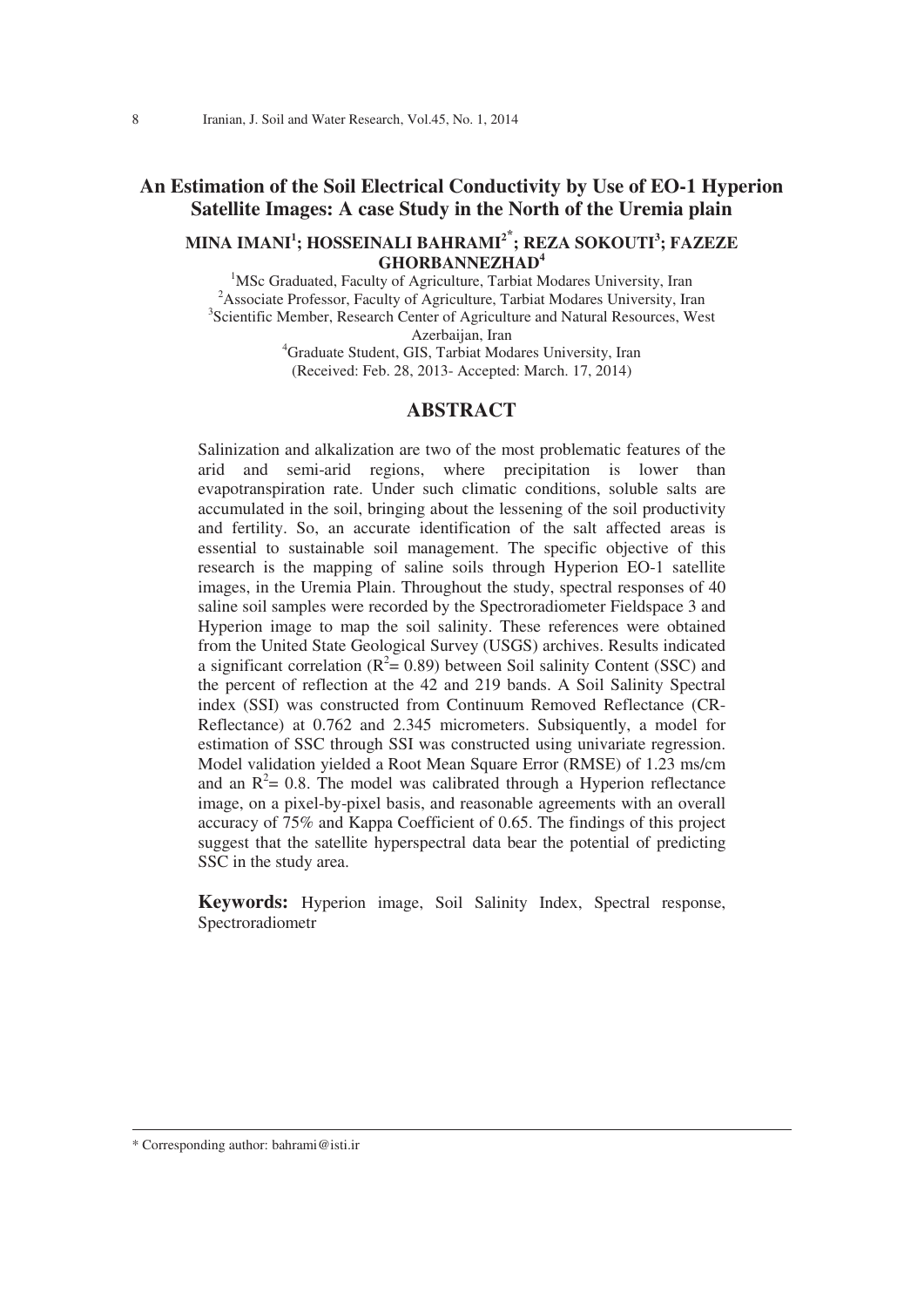## **Effects of Soil Moisture, Phosphorus and Zinc Levels on the Growth Attributes of Potato, Greenhouse Conditions**

# **RAHIM MOTALEBIFARD<sup>1\*</sup>; NOSRATOLLAH NAJAFI<sup>2</sup>; SHAHIN OUSTAN<sup>3</sup>; MOHAMMADREZA NYSHABOURI<sup>4</sup>; MOSTAFA VALIZADEH<sup>5</sup><br><sup>1</sup>DbD Condidate Prooding and Piotechnology, Foculty of Agriculture University**

PhD Candidate, Breeding and Biotechnology, Faculty of Agriculture, University of Tabriz, Iran

<sup>2, 3</sup>Associate Professors, Breeding and Biotechnology, Faculty of Agriculture, University of Tabriz, Iran

<sup>4, 5</sup> Professors, Breeding and Biotechnology, Faculty of Agriculture, University of Tabriz, Iran

(Received: Nov. 5, 2012- Accepted: Feb. 10, 2014)

### **ABSTRACT**

The present study was conducted to evaluate the combined effects of soil moisture as well as phosphorus (P) and zinc (Zn) levels on the growth attributes of potato (*Solanum tuberosum* L. cv. Agria). The investigation was arranged as a factorial one based upon randomized complete blocks design with Zn at three levels  $(0, 10$  and  $20mg$  Zn per kg of dry soil (as zinc sulfate)), P at three levels (0, 30 and 60mg per kg dry soil (as monocalcium phosphate)) and soil moisture at three levels (50-60% FC, 70-80% FC and 90-100% of FC), the experiments being replicated thrice. Such growth attributes of the potato crop as stem, leaf number and lengths, chlorophyll index, stomatal conductivity, Relative Water Content (RWC) as well as dry weight were assessed. The results revealed that the drought stress resulted in a significant decrease in stem and leaf length, stomatal conductivity, stem dry weight and RWC. Application of P significantly increased the leaf number, stem and leaf length, stomatal conductivity and stem dry weights. Application of Zn also, significantly affected the stem and leaf length, chlorophyll index, stomatal conductivity and stem dry weights. The P×soil moisture and Zn×soil moisture interaction effects were significant for the traits of stomatal conductivity and stem growth rate. The P×Zn×soil moisture interaction effect was significant for chlorophyll index, stomatal conductivity and stem dry weight. The results showed that the two way interactions of Zn, P and soil moisture were mainly synergistic on the above mentioned attributes. In total, to achieve the optimum growth of potato in similar soils, application of 20 mg Zn and 30 mg P per kg of dry soil would be recommended under normal irrigation conditions while at water deficit conditions application of 20 mg Zn and 60 mg P per kg of dry soil would be recommended.

**Keywords:** Growth attributes, Phosphorus, Potato, Soil moisture content, Zinc

 $\overline{a}$ 

<sup>\*</sup> Corresponding author: motalebifard@gamil.com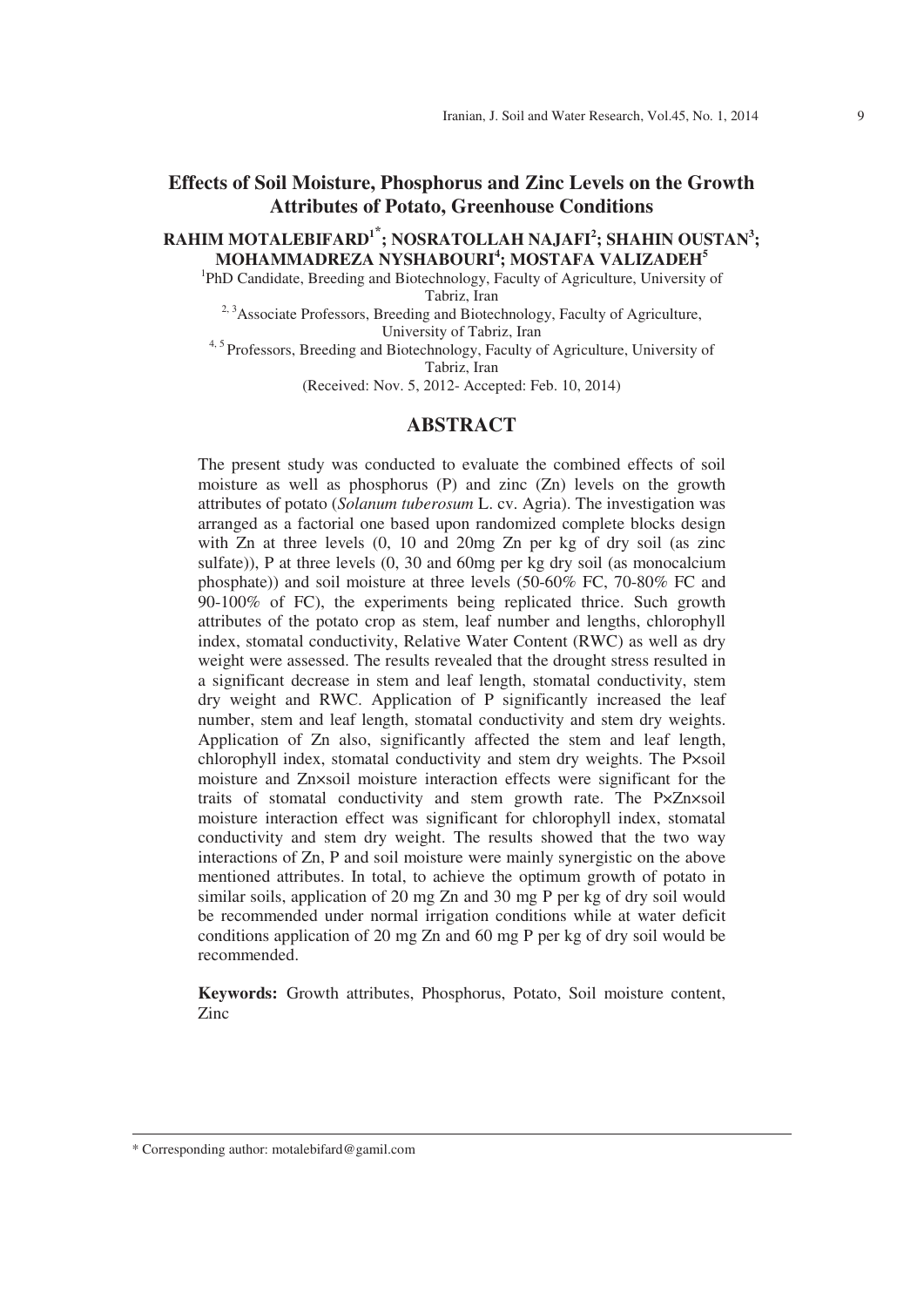# **A Study of Rainfall Processes in Calcareous Soil Aggregates, under Laboratory Conditions, NW Zanjan, Iran**

ALI REZA VAEZI<sup>1\*</sup>; SAEEDEH AKBARI<sup>2</sup>; MOHAMMADHOSEIN MOHAMMADI<sup>3</sup><br>
<sup>1, 3</sup> Associate Professor, Soil Science Department, Faculty of Agiculture, University

of Zanjan, Iran<br>
<sup>2</sup>Graduate. Student, Soil Science Department, Faculty of Agiculture, University of

Zanjan, Iran

(Received: Sep. 18, 2012- Accepted: Sep. 30, 2013)

### **ABSTRACT**

The processes of rain erosion, together with the rain peculiarities, are affected by the particle resistance of the soils (to erosion) too. The present study was conducted to investigate the susceptibility of the aggregates, within different soil textures, to the rainfall erosion processes. The experiments were done on thirty soil samples recognized within the scope of four different soil textures (of different replications) as based upon a completely randomized design. Ninety boxes were filled with aggregates (6- 8 mm) and exposed to simulated rainfalls for 30 minutes. Results indicated significant differences among different soil textures as regarded aggregate breakdown (*P*< 0.001), soil compaction (*P*< 0.001), and splash of soil particles (*P*< 0.01). The highest aggregate breakdown was observed in sandy loam textured soils, whereas the highest soil compaction and splash of soil particles occurred in clay loam soils. The aggregate breakdown was significantly affected by silt ( $r = -0.63$ ,  $P < 0.01$ ), and clay particles ( $r = -0.70$ , *P*<0.01). Nevertheless, the soil compaction and its splash of particles were significantly increased by silt and clay contents. Sand, contrary to other soil particles (silt and clay), had different effects on the rainfall erosion processes.

**Keywords:** Aggregate breakdown, Rainfall erosion, Soil compaction, Splash of soil particles

\* Corresponding author: vaezi.alireza@gmail.com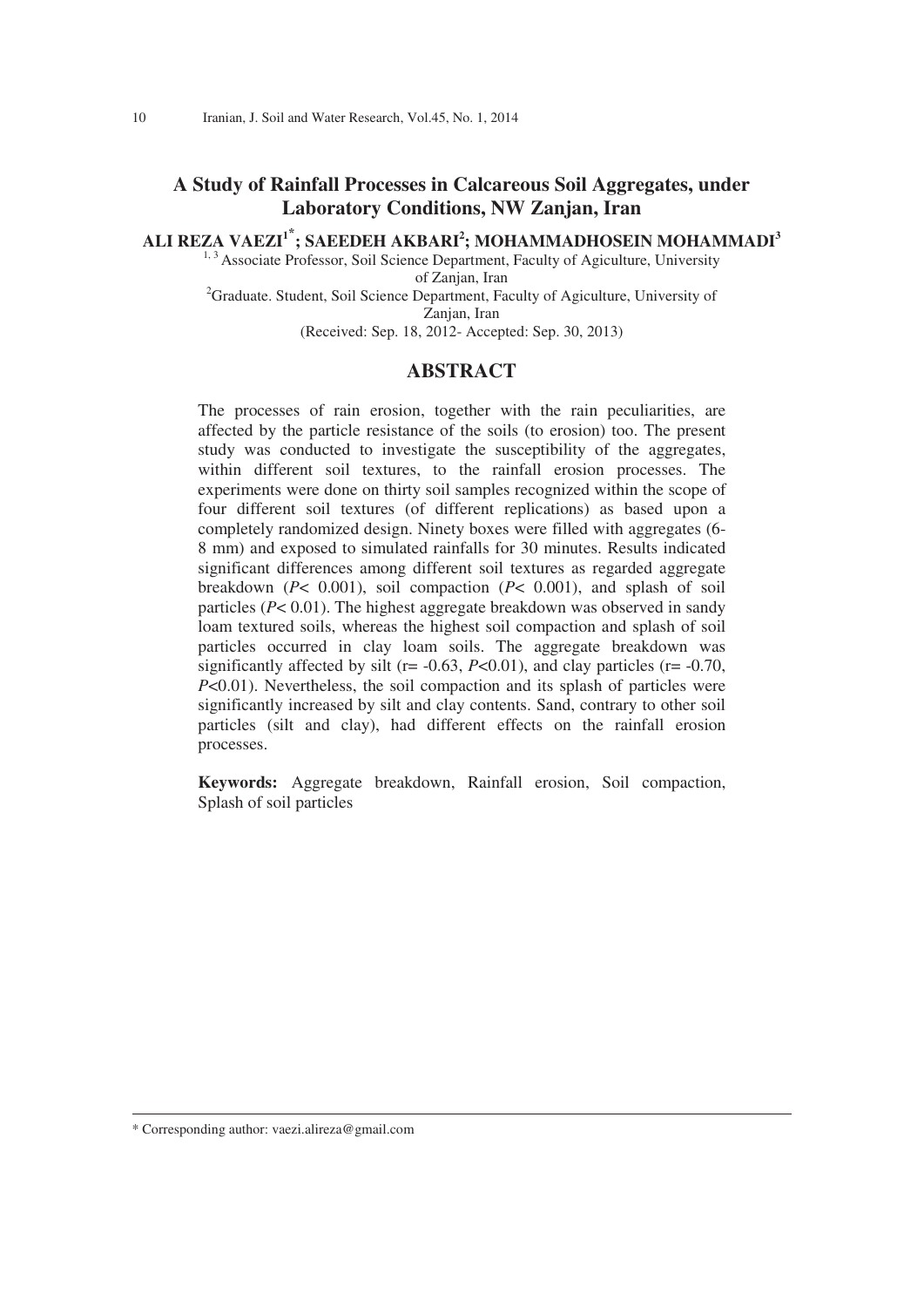# **An Investigation of Kaolinite Charging Behavior in NaCl Electrolyte Solution**

# **MOSTAFA ABDOLAHPOUR1 ; RASOUL RAHNEMAIE2 ; MALIHE TALEBI-ATOUEI<sup>3</sup> ; FATEME AGHAMIR 4**

<sup>1, 3, 4</sup> Former Graduates, Tarbiat Modares University, Iran Assistant Professor, Tarbiat Modares University, Iran (Received: Apr. 8, 2013- Accepted: Apr. 21, 2014)

## **ABSTRACT**

Colloidal particles prevalent in a soil influence its chemical and physical properties as by the particles' surface electrical charges. With respect to the importance of the issue, from both agriculture and environmental points of view, charging behavior of a kaolinite soil sample was studied in the pH range of 4 to 10 and at three background electrolyte concentrations of: 0.005, 0.05, 0.5 M NaCl, by potentiometric titration. Using a combination of mass and electrolyte titrations, kaolinite point of zero charge (PZC) was determined to occur at pH=7.6. Increase in pH from the initial value of 4 caused at first a gradual decrease in positive surface charge and then a gradual increase in the negative surface charge, indicating a net positive surface charge at pH<PZC and a net negative surface charge at pH>PZC. Increase in ionic strength reduced positive surface charge at pH<PZC while enhancing the negative surface charge at pH>PZC. The adverse effect of ionic strength on the surface charge at pH<PZC was ascribed to the competition between proton and sodium ions for adsorption on the kaolinite planer surfaces, where some permanent negative charges exist.

**Keywords:** Adsorption; Ion-exchange; Point of zero charge; Surface charge

<sup>\*</sup> Corresponding author: Rasoul.Rahnemaie@modares.ac.ir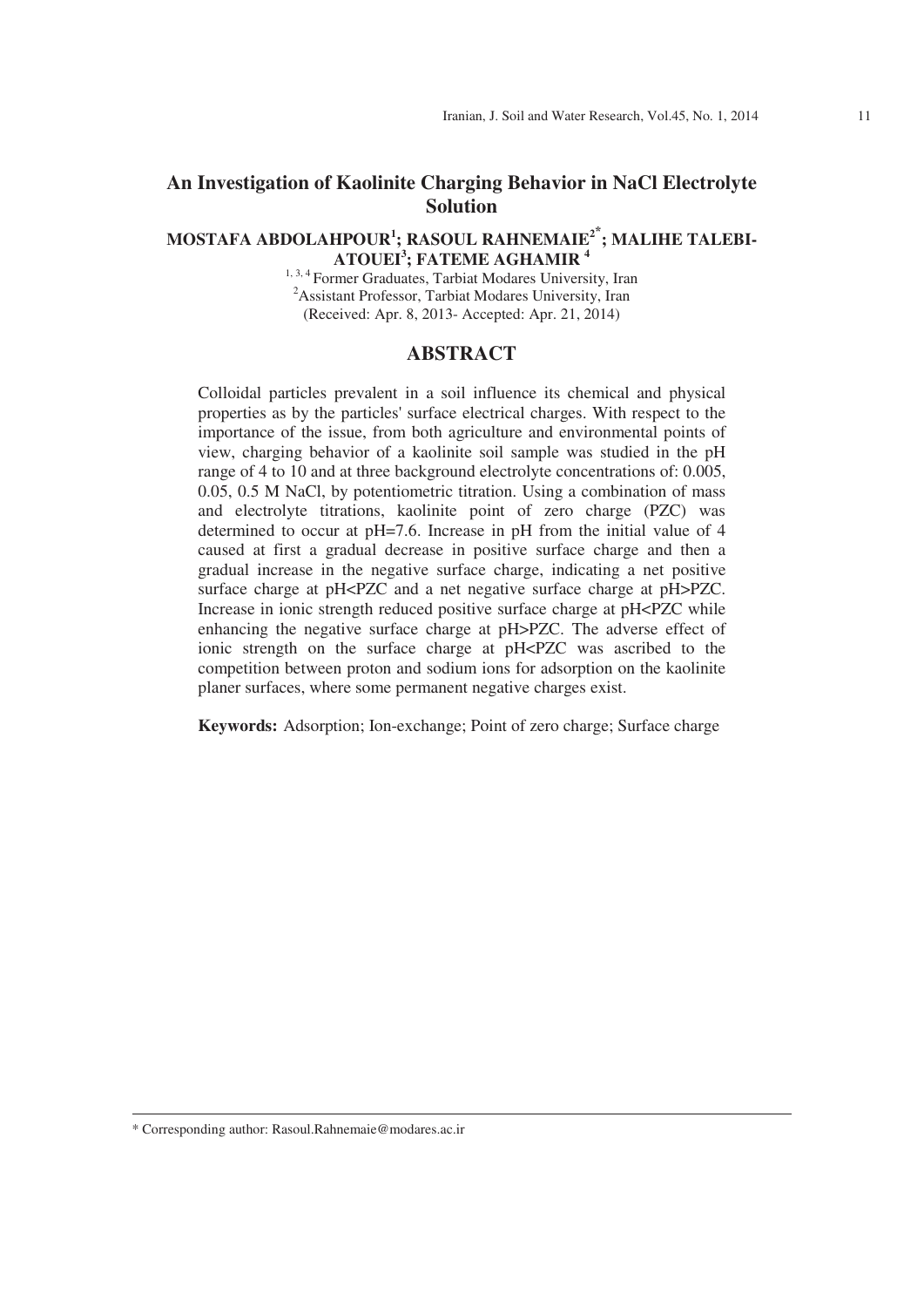# **An Assessment of the Interactions between Natural Climatic Variability Human Activities as regards Runoff**

# **PARISA-SADAT ASHOFTEH<sup>1</sup><sup>\*</sup>; OMID BOZORG HADDAD<sup>2</sup><br>
<sup>1</sup>PbD Candidate Department of Irrigation & Peolemation Feculty of Agriculty**

<sup>1</sup>PhD Candidate, Department of Irrigation  $\&$  Reclamation, Faculty of Agricultural Engineering & Technology, College of Agriculture & Natural Resources, University of Tehran, Karaj, Iran<br>
<sup>2</sup> Associate Professor, Department of Irrigation & Reclamation, Faculty of Agricultural Engineering & Technology, College of Agriculture & Natural Resources, University of Tehran, Karaj, Iran (Received: May. 15, 2013- Accepted: Apr. 12, 2014)

#### **ABSTRACT**

Long-term trends, and the abrupt changes of hydro-climatic variables were investigated (in the observation period of 1971-2000) for Aidoghmoush basin, employing Mann-Kendall nonparametric test, and cumulative curve of climatic variables-runoff, respectively. Results indicate a decrease in trends for rainfall and for runoff versus an increase in the trend for temperature as by the Mann-Kendall test (with a confidence level of 99%). Change of cumulative curve gradient of climatic variability-runoff indicates that the relationship among the parameters of climatic variables-runoff could be affected by human activities. With an identification of curve gradient change point, the observed period was divided into two sub-periods, namely: base line period and period associated with human activities. To determine the effects of human activities on runoff, hydrological model was calibrated and verified (within the baseline period), and by an introduction of hydroclimatic parameters (within the period associated with human activities) to the model, the produced runoff was estimated. The results reveal that contributions of climatic variability and human activities to the decrease in runoff amount to 79 vs. 21%, respectively.

**Keywords:** Basin; Change point of curve gradient; Natural climatic variability

\* Corresponding author: Pashofteh@ut.ac.ir